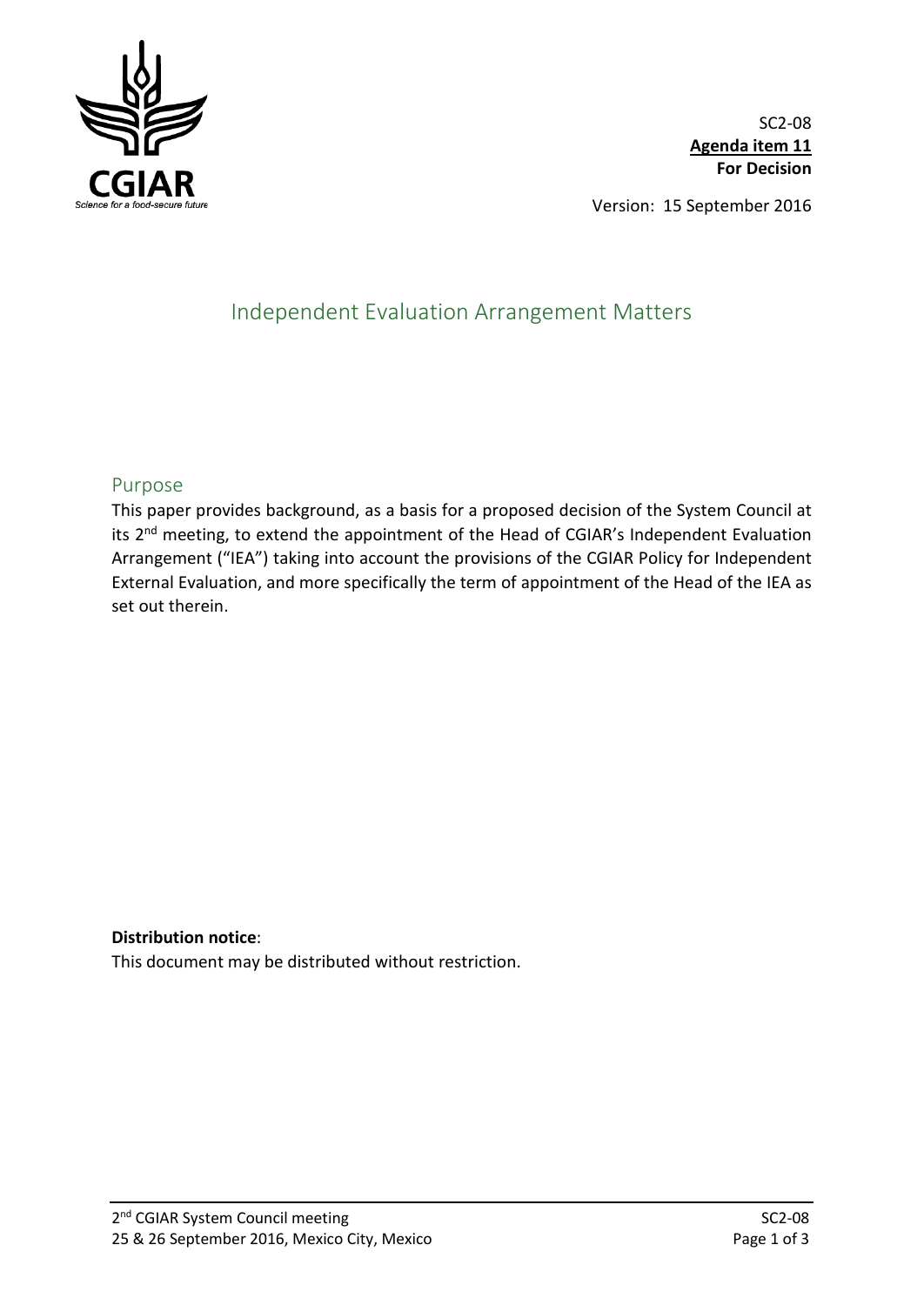# Recommended Decision Point

1. Pursuant to the discussion below, the System Management Office puts forward the following as the proposed decision of the System Council in respect of the extension of the appointment of the Head of CGIAR's Independent Evaluation Arrangement.

**The System Council approves a preliminary one-year renewal of the Head of CGIAR's Independent Evaluation Arrangement ("IEA") as an interim decision pursuant to paragraph 44 of the CGIAR Policy for Independent External Evaluation pending the System Council's consideration and approval of revised Terms of Reference for the IEA pursuant to Article 6.1(e) of the CGIAR System Framework.**

# Background

- 2. The *CGIAR Policy for Independent External Evaluation[1](#page-1-0)* ("**CGIAR Evaluation Policy**"), approved intersessionally between the former Fund Council's  $6<sup>th</sup>$  and  $7<sup>th</sup>$  meetings, sets out, at Chapter 5, the mandate and institutional arrangements for CGIAR's IEA.
- 3. The System Council endorsed the CGIAR Evaluation Policy, including the appointment and renewal provisions of the IEA Head, as a continuing policy of the CGIAR System at its 12 July 2016 inaugural meeting ("SC1"), as set out in decision SC/M1/DP7[2](#page-1-1). The System Council's decision authorized the CGIAR System Organization to make consequential changes within such policies, including substituting the name of the System Council in place of the former Fund Council in relevant provisions.
- 4. Relevant to the stated purpose of this paper, and taking note of the authorization set out in paragraph 3 immediately above, chapter 5 of the CGIAR Evaluation Policy provides, inter alia:

## Paragraph 42

"*Championship of the independent evaluation function in the CGIAR is provided by the independent Head IEA. The IEA Head reports directly to the System Council, and is required to consult closely with the CGIAR System Organization, without prejudice to the independence of the IEA or the final authority of the System Council*…."

and

-

<span id="page-1-0"></span><sup>1</sup> The Policy is accessible at this link[: http://iea.cgiar.org/sites/default/files/CGIAR%20Evaluation%20Policy%20-](http://iea.cgiar.org/sites/default/files/CGIAR%20Evaluation%20Policy%20-%20Final%20approved%20document%20effective%20February%202012.pdf) [%20Final%20approved%20document%20effective%20February%202012.pdf](http://iea.cgiar.org/sites/default/files/CGIAR%20Evaluation%20Policy%20-%20Final%20approved%20document%20effective%20February%202012.pdf) 2

<span id="page-1-1"></span><sup>&</sup>lt;sup>2</sup> Set out in the decision register of the System Council, at: [http://cgiarweb.s3.amazonaws.com/wp](http://cgiarweb.s3.amazonaws.com/wp-content/uploads/2016/07/SC_Decision_Register_9Sep2016.pdf)[content/uploads/2016/07/SC\\_Decision\\_Register\\_9Sep2016.pdf](http://cgiarweb.s3.amazonaws.com/wp-content/uploads/2016/07/SC_Decision_Register_9Sep2016.pdf)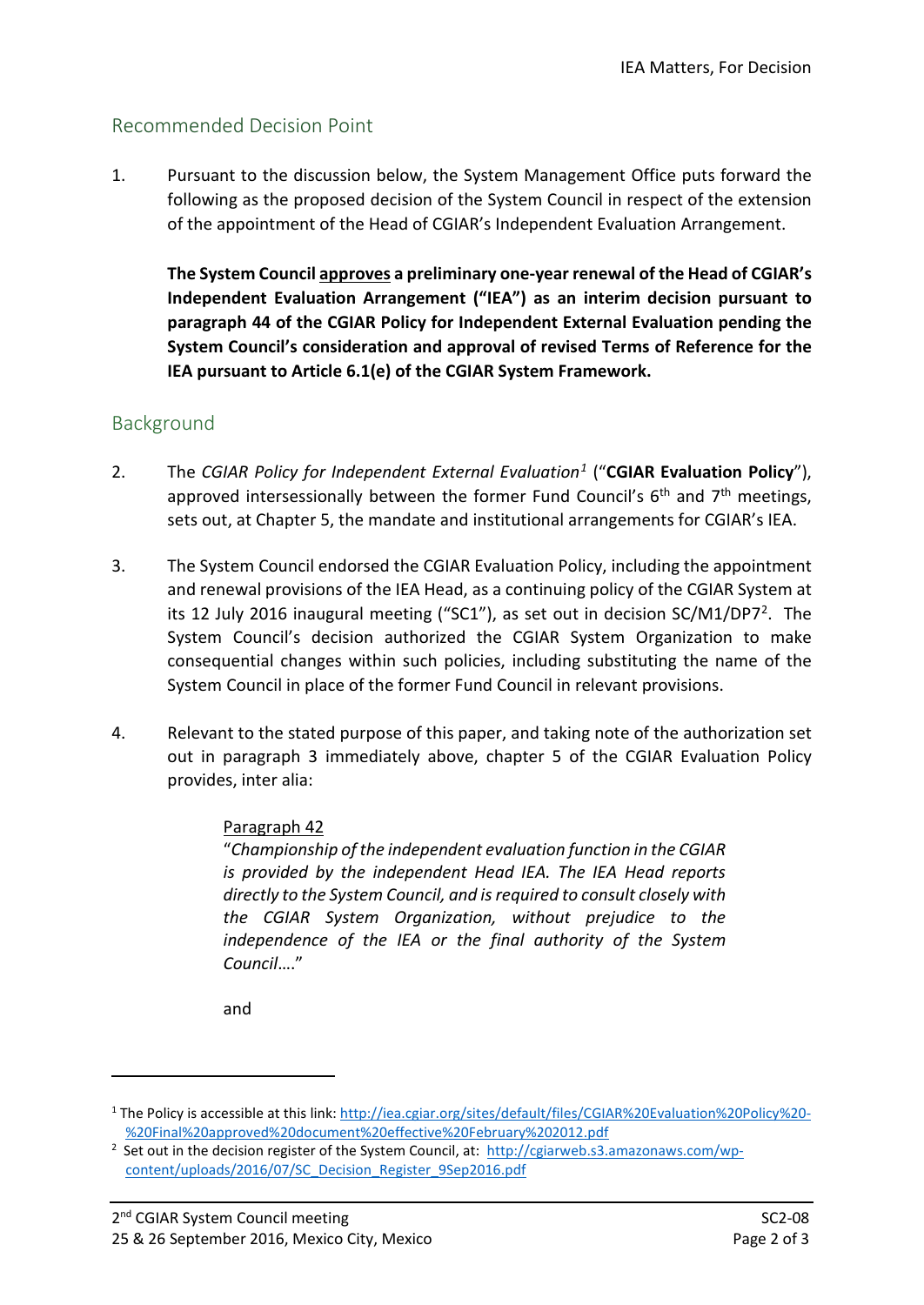# Paragraph 44

*"The Head of the CGIAR IEA will have global name recognition in agricultural research evaluation field, and generally in evaluation. She/he will be appointed for a term of four years (including the probation period) with the possibility of renewal for a maximum of a further four years…"*.

- 5. Earlier in 2016, the Transition Team appointed by the former Fund Council worked to develop a preliminary working draft Terms of Reference ("TOR") for the IEA in consultation with the IEA Head, the Centers, the former CGIAR Consortium, and other stakeholders, a copy of which is provided at Appendix 1 as an aide memoire. The preliminary draft TOR was presented at the May 2016 Rome meeting of the CGIAR Centers and Funders, but was not able to be discussed due to competing agenda demands.
- 6. At SC1, the System Council acknowledged the importance of progressing a revised TOR for the IEA and the Independent Science and Partnership Council ("ISPC"). Recognizing that there are multiple priorities for the System Council in its first months of operation, it is currently proposed that the TOR for the IEA and ISPC be addressed in advance of March 2017, according to a high-level work plan that is presented for System Council consideration at its forthcoming 2nd meeting (as reflected in meeting document SC2-09).
- 7. The IEA Head was appointed by the former Fund Council for an initial four-year term with effect from 1 October 2012.
- 8. Taking note of the language of paragraph 44 of the CGIAR Evaluation Policy, as extracted above, it is prudent for the System Council to put in place an appropriate interim decision on the ongoing service of the IEA Head, pending approval of a final TOR for the IEA. The proposed interim decision is without prejudice to the right of the System Council to approve a full renewal for a period of up to four years with retroactive effect once the IEA TOR has been put in place.
- 9. Recognizing the independent nature of the IEA Head role, this proposal has been discussed with, and is supported by, the current IEA Head, with the IEA Head noting the importance of obtaining clarity on the IEA TOR as early as is possible in the System Council's agenda for end-2016/early 2017.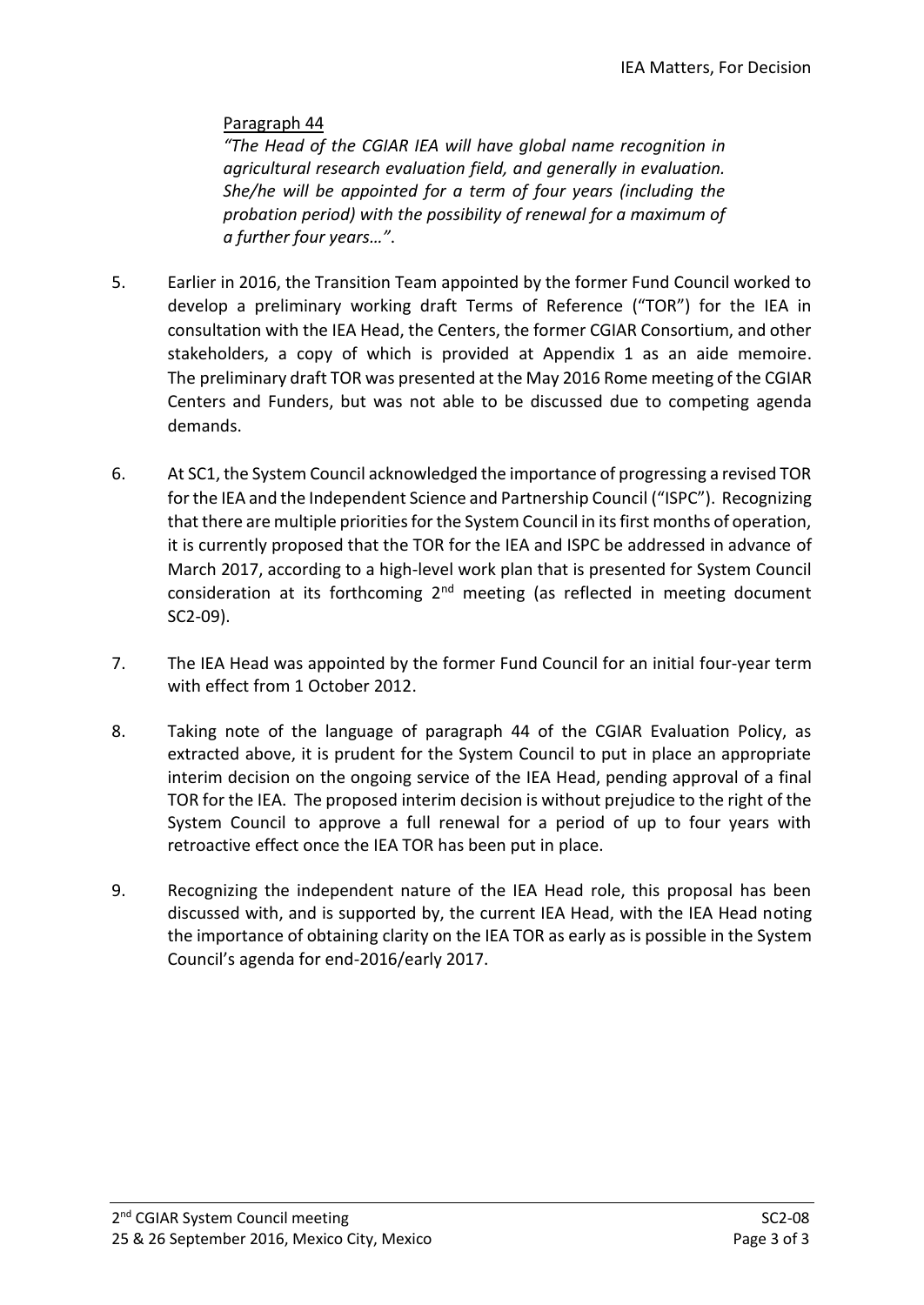

SC2-08, APPENDIX 1

CGIAR/Transition Meeting.2/4 April 8, 2016

Meeting of CGIAR Centers and Funders on the CGIAR System Rome, Italy May 2-4, 2016

**Preliminary Draft**

**Terms of reference for System Council advisory bodies**

IEA INFORMATION EXTRACTED FROM LONGER PAPER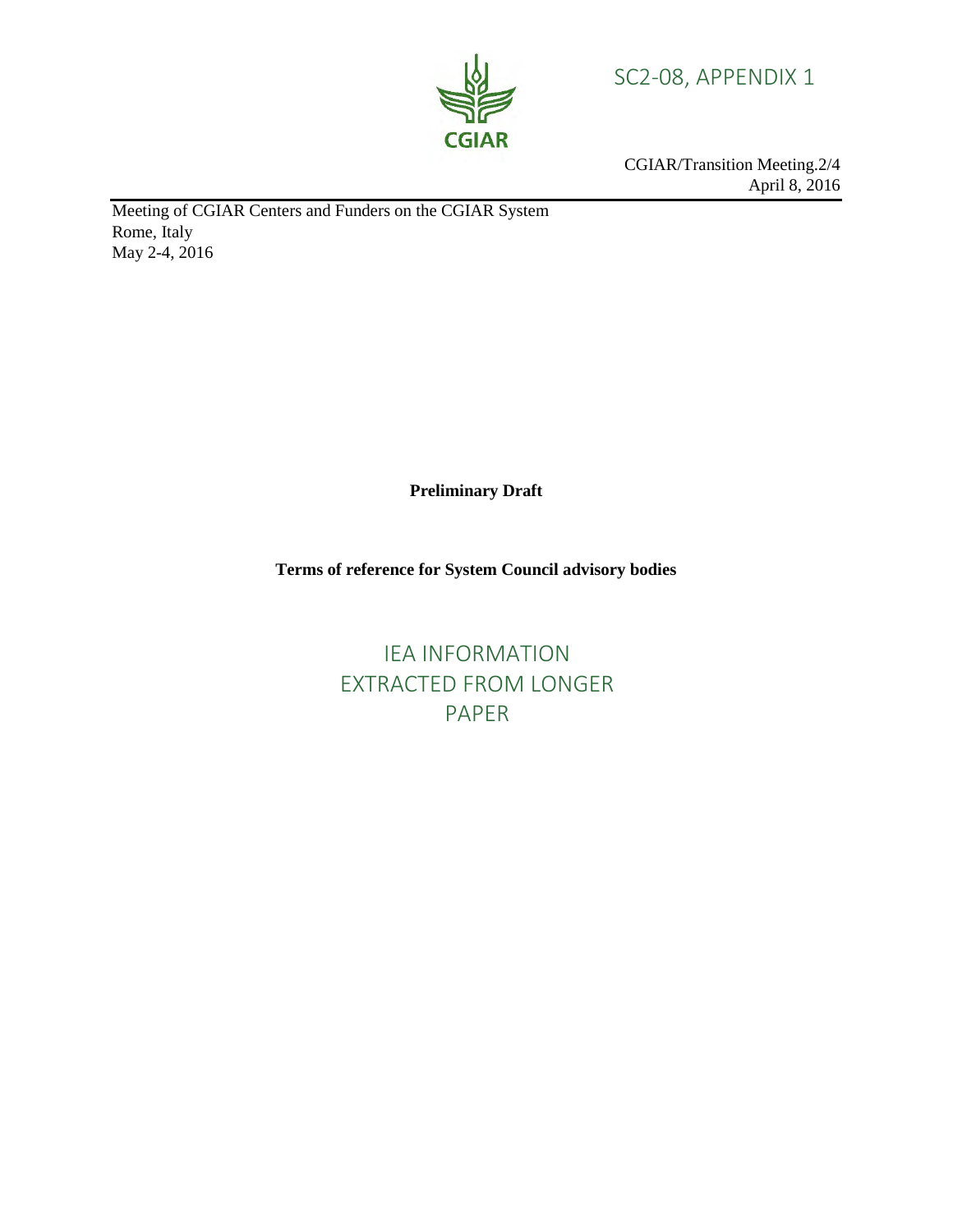## **Draft Terms of Reference for Independent Evaluation Arrangement**

(refer Article 14 of CGIAR System Charter, dated April 8, 2016)

[The Functions come out of the working groups, and the various inputs received on the preliminary draft of the Framework Document, now CGIAR System Charter]

### **A. Mandate**

1. The Independent Evaluation Arrangement is a functionally and operationally independent service formed under the authority of the System Council to provide accountability, contribute to learning and support decision-making through the conduct of independent, external evaluations in order to provide the CGIAR System with objective, contemporary and cost-effective information on the overall performance of CGIAR Research and the functions and structures of the CGIAR System. The purpose, functions and composition of the IEA shall be as set forth under its Terms of Reference, as approved and amended periodically by the System Council with powers duly delegated by the System Council.

#### **B. Functions**

2. As requested by the System Council, the IEA shall undertake the following:

#### *Independent evaluation function for accountability*

- a) [In consultation with the Centers Consultative Group, the System Administrative Office, the ISPC Chair and the [head of the] Internal Audit Arrangement,] propose for System Council approval a multi-year evaluation framework for CGIAR Research, to be reviewed annually to ensure relevance in light of changed risk and organizational conditions, and that includes periodic evaluations and periodic external governance and management reviews of the Centers;
- b) Plan, design and implement an annual evaluation plan in accordance with the multi-year evaluation framework;
- c) Develop, and periodically revisit and propose revisions if necessary, to the CGIAR Evaluation Policy for approval by the System Council;
- d) Review implementation of evaluation recommendations in subsequent evaluations;
- e) Report on and advise the CGIAR System on lessons learned from evaluations;

*Learning and advisory function* 

- f) Provide learning and evidence from evaluations for the development of each CGIAR Strategy and Results Framework in a manner that ensures that evaluation information feeds into analysis of what has worked or not, thereby providing proactive, temporal input into decisions about future directions;
- g) Support ISPC's review of proposals for CGIAR Research based on lessons learned from evaluations and [propose][support the development within those proposals of appropriate] accountability and learning frameworks [to be included in such proposals];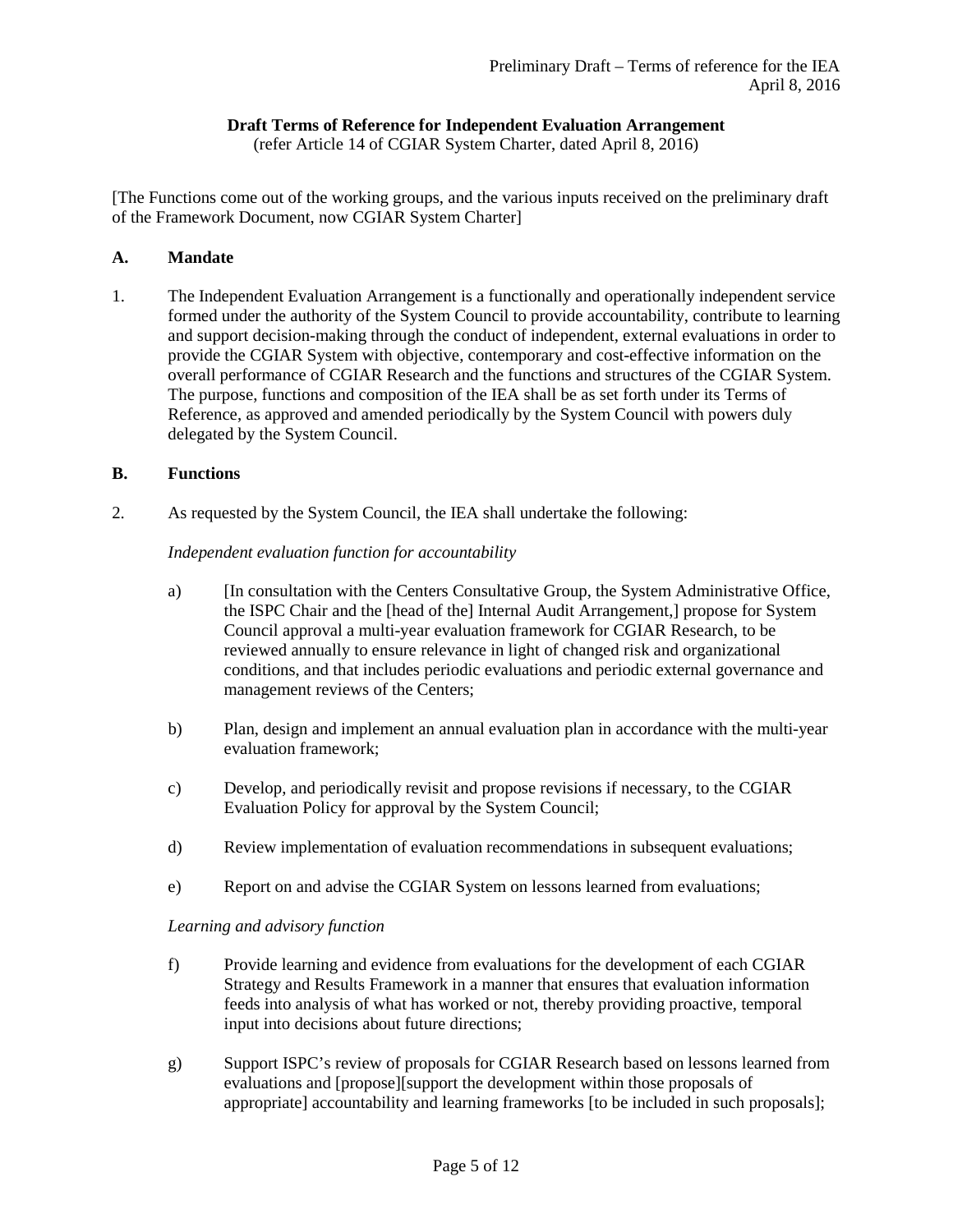- h) Guide and support the CGIAR System to develop and implement a consistent and costeffective contemporary evaluation culture;
- i) Facilitate evaluation quality and effectiveness across the CGIAR System;
- j) Support the development of criteria for science quality, relevance and performance for CGIAR Research; and
- k) Undertake such other functions as may be directed by the System Council.

### **C. IEA team, budget and operational support**

- 4. A secretariat comprised of a small team of professional and administrative staff, shall support delivery of the IEA function.
- 5. The System Council, on the recommendation of the Strategic Impact and Evaluation Committee, will select the head of the IEA according to a merit-based, open and competitive selection process. He/she will serve for a term of [x] years, which may be renewed once by the System Council in its discretion for up to an additional [x] years.
- 6. The head of the IEA reports to the System Council through the Strategic Impact and Evaluation Committee. The IEA Head may address himself/herself directly to the System Council Chair, if the Head of the IEA considers it necessary.
- 7. The hosting arrangements for the IEA, including arrangements for staffing of the secretariat, shall be reflected in an agreement with the hosting organization, the Food and Agriculture Organization of the United Nations, to be approved by the System Council.
- 8. Annually, the System Council shall approve a budget and work plan with objectives and deliverables for the IEA function as part of a consolidated budget and work plan for the CGIAR System and its advisory bodies to be developed by the System Administrative Office in collaboration with IEA and other advisory bodies.

### **D. Engagement of other parties**

- 9. The head of the IEA represents the IEA in dealing with others, unless he/she has specifically tasked another staff member to serve as a focal point on a particular matter.
- 10. The head of the IEA will participate in meetings of the Strategic Impact and Evaluation Committee meetings in accordance with that committee's charter.
- 11. The head of the IEA will coordinate with the Strategic Impact and Evaluation Committee Chair on the matters, methods and periodicity of reporting to the System Council.
- 12. The primary focal point for the IEA in the System Administrative Office is the Executive Director or such other staff member that he/she nominates.